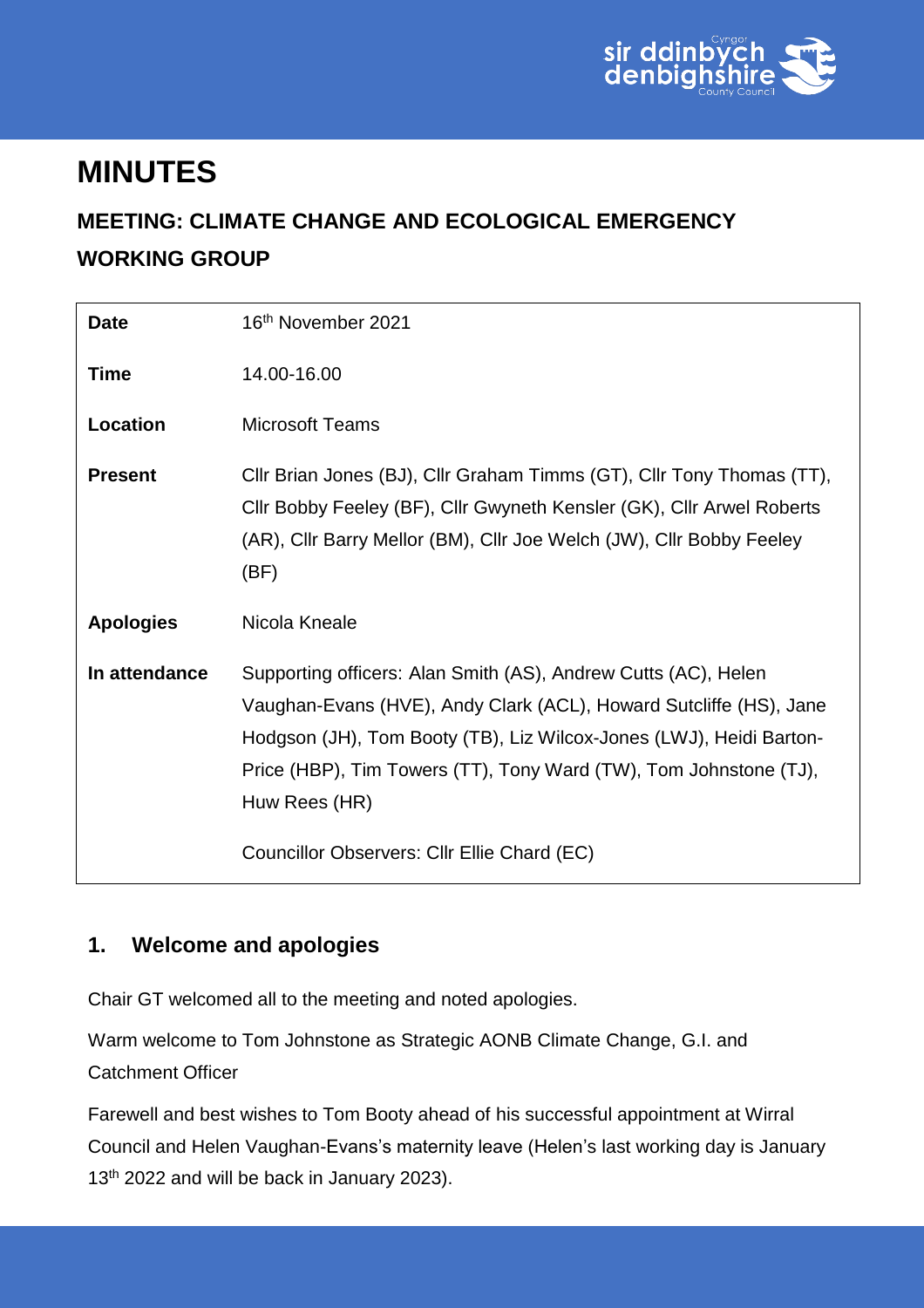Andrew Cutts will be seconded as Helen's replacement as Climate Change Programme Manager in Jan 2022 whilst Helen is on Maternity leave.

Group expressed thanks to Tom and to Helen for their work on this agenda.

### **2. Minutes and actions from the last meeting**

Minutes of last meeting agreed as accurate.

Actions of last meeting on July 28<sup>th</sup> 2021 reviewed and update provided by HVE. See summary table below.

| <b>ACTION</b>                                                                                                                                                                                                                                                                                               | <b>UPDATE</b>                                                                                                                                                                                                    |  |
|-------------------------------------------------------------------------------------------------------------------------------------------------------------------------------------------------------------------------------------------------------------------------------------------------------------|------------------------------------------------------------------------------------------------------------------------------------------------------------------------------------------------------------------|--|
| <b>GT-</b> As the Chair of the working group, to<br>suggest to Chairs and Vice Chairs of<br>Scrutiny Committee the opportunity for a<br>written report from School Catering to go<br>to Scrutiny in September/October 2021<br>regarding progress made on low carbon<br>and reduction of single use plastics | <b>COMPLETED</b><br>Going to Performance Scrutiny on 27 <sup>th</sup><br>January<br>Paper to be prepared by officers from<br><b>School Catering</b>                                                              |  |
| $HVE - to circulate the approved updated$<br>terms of reference to Group members and<br>to democratic services.                                                                                                                                                                                             | <b>COMPLETED</b>                                                                                                                                                                                                 |  |
| $HVE - to include recommendation to$<br>continue the Climate Change and<br><b>Ecological Emergency Working Group into</b><br>new Council (2022-2027) in the paper to<br>Full Council (on forward plan for 22 <sup>nd</sup><br>February 2022)                                                                | <b>ONGOING</b><br>Paper going to Full Council on 22 <sup>nd</sup><br>February 2022<br>Draft of paper will be on agenda for<br>working group review and edit at our<br>meeting held 1 <sup>st</sup> February 2022 |  |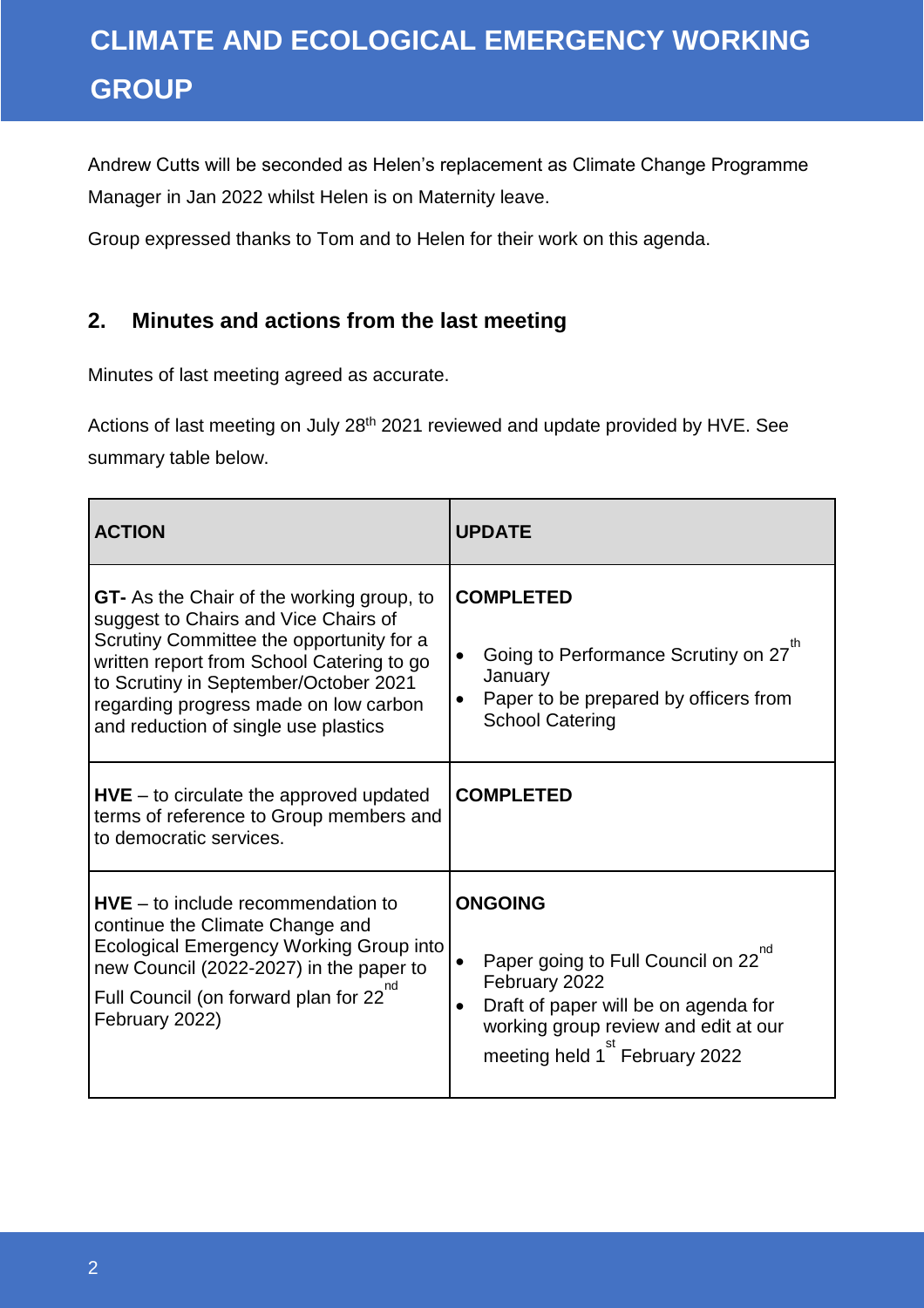| <b>HVE - to mention accreditation</b><br>achievement and additional indicated<br>amendments in Ministerial letter.                                                      | <b>COMPLETE</b><br>Bronze award achieved 16 <sup>th</sup> September<br>Certification lasts 2021-2024                                                                                                         |  |
|-------------------------------------------------------------------------------------------------------------------------------------------------------------------------|--------------------------------------------------------------------------------------------------------------------------------------------------------------------------------------------------------------|--|
| <b>BJ-</b> to liaise with the Leader in sending<br>the letter to the Ministers.                                                                                         | <b>COMPLETED</b><br>Letter sent to Julie James MS and Lee<br>Waters MS on 10 <sup>th</sup> September from Cllr<br><b>Brian Jones</b><br>Response received from Julie James MS<br>on 13 <sup>th</sup> October |  |
| <b>HVE -</b> to include in agenda for next<br>working group meeting a discussion<br>around pesticide use in grounds<br>maintenance and the Councils current<br>policy.  | <b>COMPLETED</b><br>On agenda                                                                                                                                                                                |  |
| <b>HVE-</b> to feedback to TW the groups<br>feedback and that group happy for TW to<br>mention working groups support in<br>consultation sector of the report template. | <b>COMPLETED</b>                                                                                                                                                                                             |  |
| TW- to draft Scrutiny paper accordingly.                                                                                                                                | <b>COMPLETED</b>                                                                                                                                                                                             |  |
|                                                                                                                                                                         | Communities Scrutiny Committee held 9<br>September                                                                                                                                                           |  |
|                                                                                                                                                                         | Scrutiny resolved the following:                                                                                                                                                                             |  |
|                                                                                                                                                                         | to confirm its support for the principle<br>(a)<br>that residential/urban areas can be<br>appropriate locations for wildflower<br>meadows;                                                                   |  |
|                                                                                                                                                                         | (b)<br>to require officers to improve<br>engagement and publicity with local<br>members, city, town and community<br>councils, and communities themselves in                                                 |  |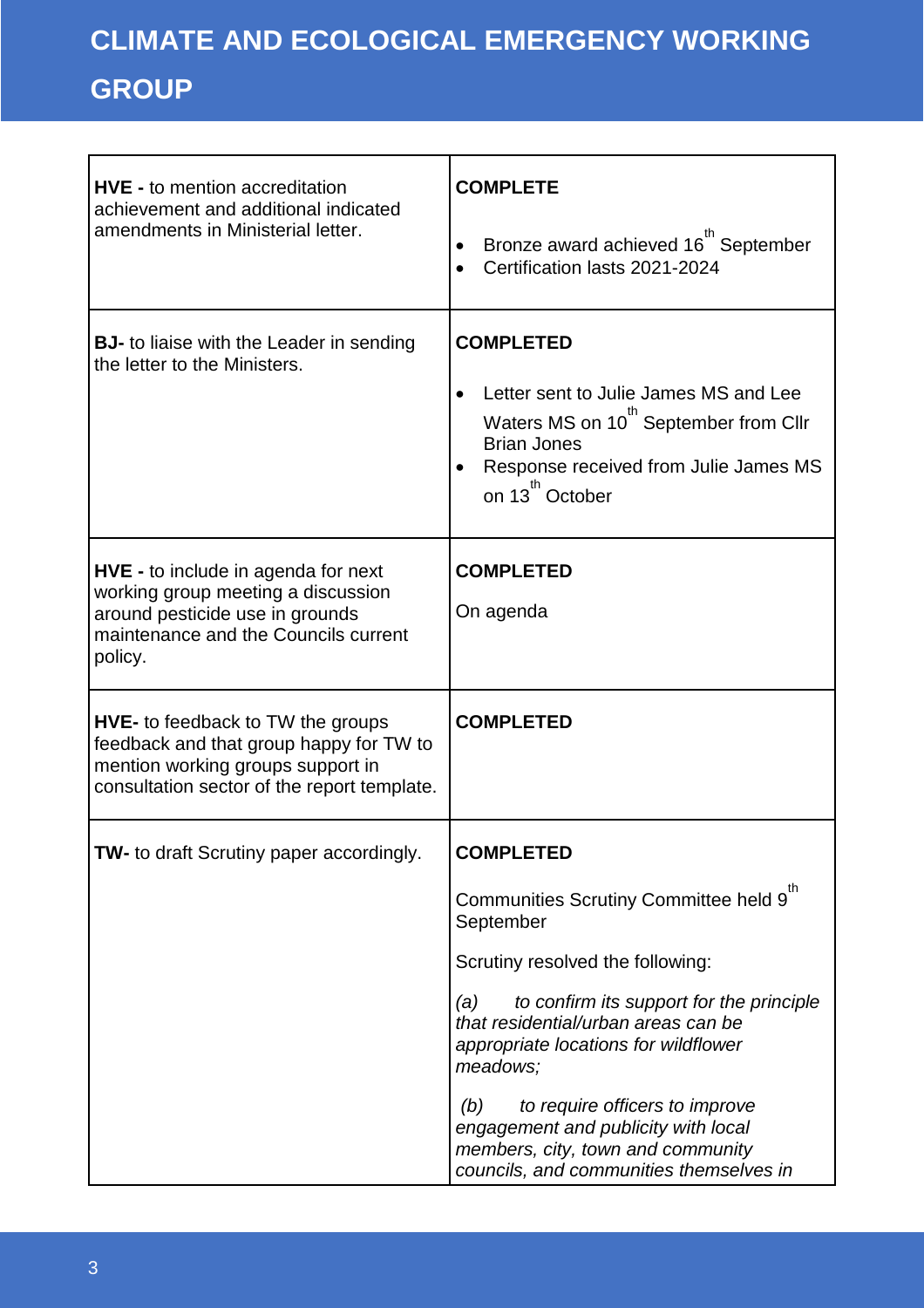|                                                                                                                                               | relation to the project in their areas and its<br>development going forward;                                                                                                                                                                                                                                                                                                                                                                                                                                                            |
|-----------------------------------------------------------------------------------------------------------------------------------------------|-----------------------------------------------------------------------------------------------------------------------------------------------------------------------------------------------------------------------------------------------------------------------------------------------------------------------------------------------------------------------------------------------------------------------------------------------------------------------------------------------------------------------------------------|
|                                                                                                                                               | that 'injurious and noxious weed'<br>(C)<br>species, such as ragwort, docks and thistles<br>are controlled more effectively within the<br><b>Wildflower Meadow sites;</b>                                                                                                                                                                                                                                                                                                                                                               |
|                                                                                                                                               | request that officers liaise and work<br>(d)<br>with colleagues from the Clwydian Range<br>and Dee Valley Area of Outstanding National<br>Beauty (AONB) and the North and Mid<br><b>Wales Trunk Road Agency (NMWTRA) with</b><br>a view to ensuring that they all manage their<br>grass verge and wildflower meadow areas in<br>a similar way with a view to complementing<br>each other's approach and supporting the<br>biodiversity and ecological health of the area<br>whilst safeguarding the health and safety of<br>road users; |
|                                                                                                                                               | to request that an update report on<br>(e)<br>the progress made with the delivery and<br>development of the Wildflower Meadow<br>Project be presented to the Committee in 12<br>months' time, and                                                                                                                                                                                                                                                                                                                                       |
|                                                                                                                                               | (f)<br>to confirm that as part of its<br>consideration it had read, understood and<br>taken account of the Well-being Impact<br>Assessment, attached as Appendix 1 to the<br>report.                                                                                                                                                                                                                                                                                                                                                    |
|                                                                                                                                               | All the above recommendations were agreed<br>unanimously apart from recommendation (c)<br>which was approved by a majority decision.                                                                                                                                                                                                                                                                                                                                                                                                    |
| $HVE -$ to look into the possibility of<br>providing forecast statistics for the<br>Programme Key Performance Indicators<br>in February 2022. | <b>COMPLETED</b><br>Not going to be possible                                                                                                                                                                                                                                                                                                                                                                                                                                                                                            |
| <b>LWJ</b> - Assess the tree canopy coverage<br>at Denbighshire schools on their grounds<br>and opportunities to increase to at least<br>20%. | <b>ONGOING</b>                                                                                                                                                                                                                                                                                                                                                                                                                                                                                                                          |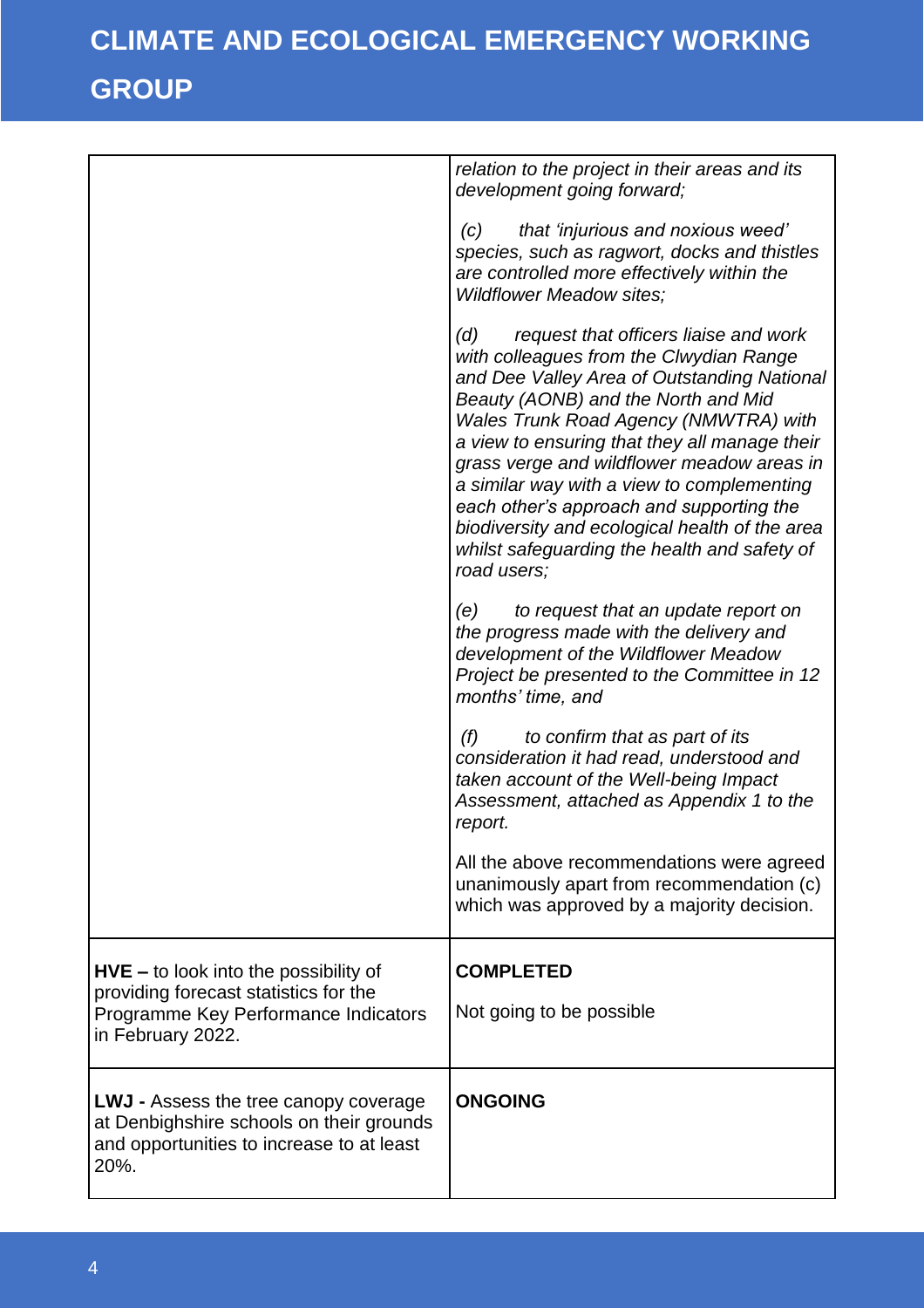|                                                                                                                                 | Ongoing exercise during calendar year 2022<br>to inform potential schemes for 2022 planting<br>season |
|---------------------------------------------------------------------------------------------------------------------------------|-------------------------------------------------------------------------------------------------------|
| <b>LWJ-</b> to build in feedback and ideas<br>received into the planning for the public<br>facing events in Autumn/Winter 2021. | <b>COMPLETED</b><br>Summary of events/activities ran to be<br>provided as a matters arising           |
| <b>HVE-</b> change March meeting to February.                                                                                   | <b>COMPLETED</b><br>Next meeting scheduled for 1 <sup>st</sup> February<br>2022                       |

Discussion from the actions from last meeting included:

- Julie James (MS) letter impressed with speed of response.
- BJ Lee Waters (MS) involved with active travel and has made visits to Denbighshire already and may come again. Cllr Brian Jones to keep officers updated on the opportunity of Lee Waters visit

### **ACTIONS:**

BJ - to keep officers updated on the opportunity of Lee Waters visit

### **3. Matters arising**

Following Matters Arising discussed.

Climate and Ecological Change Programme Budget Entry in Council 2022/23 budget

Helen took the group through the proposed 2022/23 budget which included:

- Draft Council Budget 2022/23 is on agenda for Cabinet in January for approval
- Draft Council Budget 2022/23 is on agenda for Council in February for approval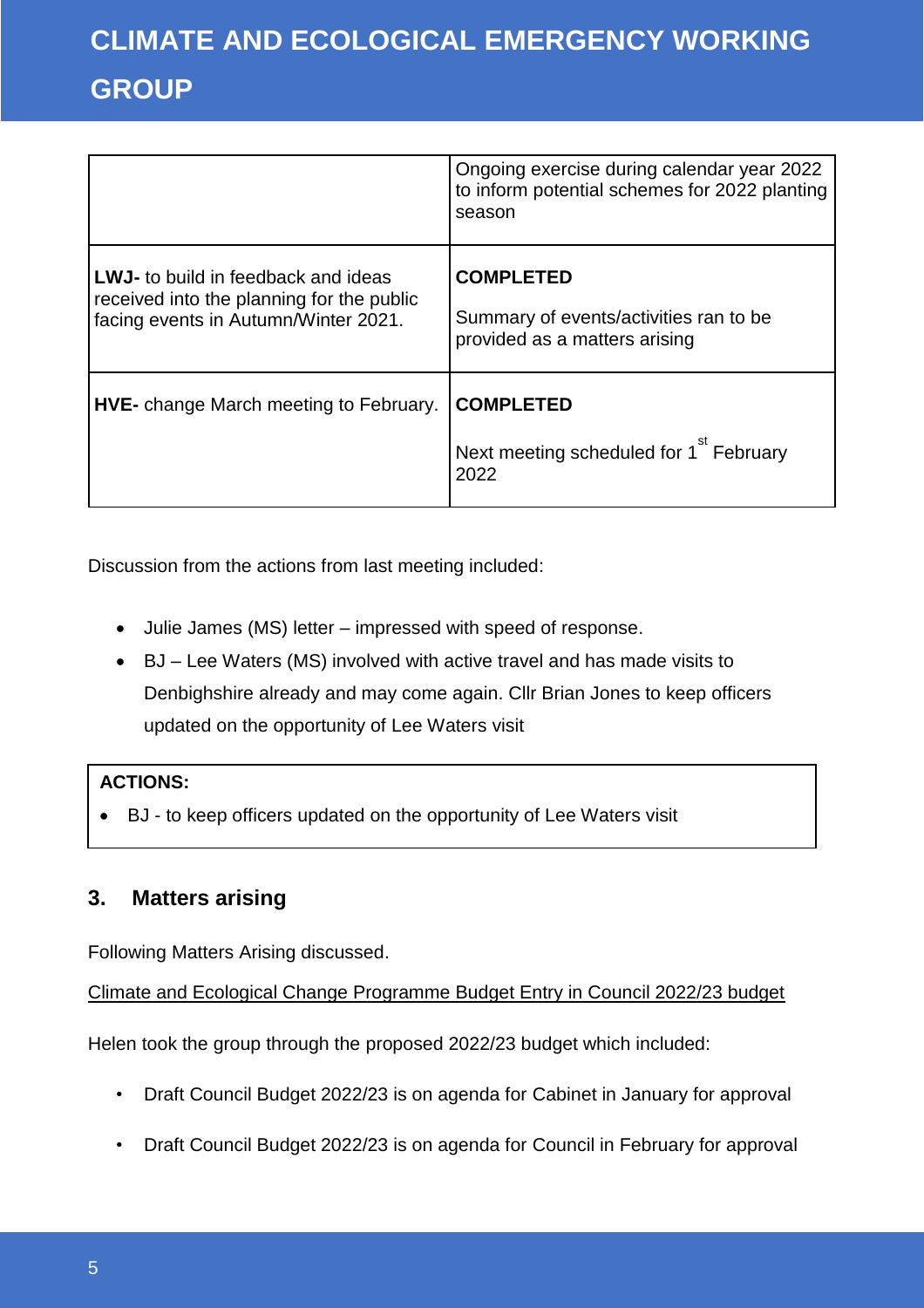- If Cabinet and Council approve the Council Draft Budget in Jan/Feb 2022, £440,000 will be available for the Programme:
	- £233k for staff
		- 3 permanent posts to deliver the carbon reduction activity required within Building workstream (equivalent to 3 FTE).
		- Contribution to costs of 3 permanent posts to deliver the carbon reduction required within Waste workstream (equivalent to 1 FTE).
		- 1 permanent post and contribution to 1 permanent post to deliver the internal and external communication and engagement requirements to deliver the Behaviour workstream (equivalent to 1.5 FTE).
	- £207k revenue to pay for prudential borrowing to deliver projects across Buildings, fleet, land use, waste workstreams
		- Leverage a potential investment of £3.2m

#### COP26 Activity- Report Back

Liz took the group through the COP26 report.

Over the fortnight the following activities were carried out:

- Two public webinars with nearly 25 signed up to attend
	- o Becoming a Carbon Zero Community with speakers from: Centre for Alternative Tech, Friends of the Earth and St Asaph Eco Churches.
	- o Business Breakfast with speakers from: North Wales Mersey Dee Business Council, The Rhug Estate, Anglesey Sea Zoo, Celtic Financial Planning Ltd
- Social media campaign
	- o Shared information and promoted the council's climate and ecological change work each day based on the COP26 themes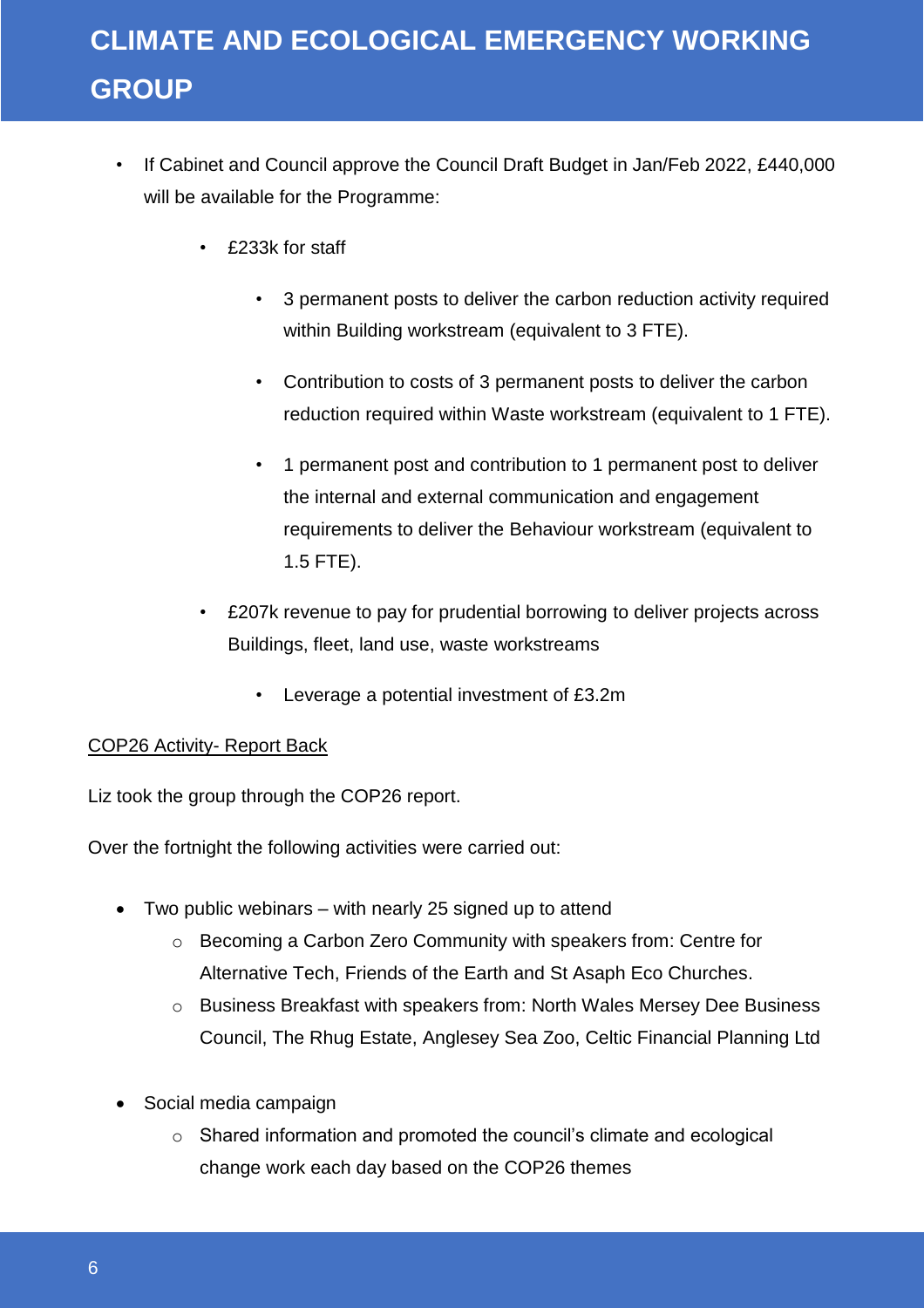- o Posts included:
	- **East Rhyl Coastal Flood Defence Scheme**
	- **Denbigh's Passivhaus project**
	- **Dur EV fleet and Eco taxi trial**
	- Ysgol Dinas Bran greening project
	- **Wildflower meadow biodiversity project**
	- **Yagol Bro Cinmeirch COP26 video**
- o Engagement was strong with over 2,000 per post and a reach of over 65k people across Twitter and Facebook combined.
- Schools COP26 Resource
	- o Bilingual pdf resource was circulated with schools containing information and educational activity ideas for schools to use and share via social media and the climate change email
	- o Special thank you to Cllr Graham Timms for his valuable input and help in producing it

### Developing Corporate Plan 2022-2027

Alan provided the group with a verbal update.

- o Wellbeing assessment Nicola's team great interest in natural environment and the climate.
- o Cabinet and SLT workshop due to be held at the end of November to come up with a draft proposal for what the Corporate plan may look like. Recommended draft will then go through to the new Council to be agreed in May. Reassurance was provided that the climate and ecological change programme will be a big part of the new plan.
- $\circ$  GT raised the need for climate change to be part of the council as a whole and not a separate department.

Group discussed the tension between climate/ ecology within council work e.g. planning developments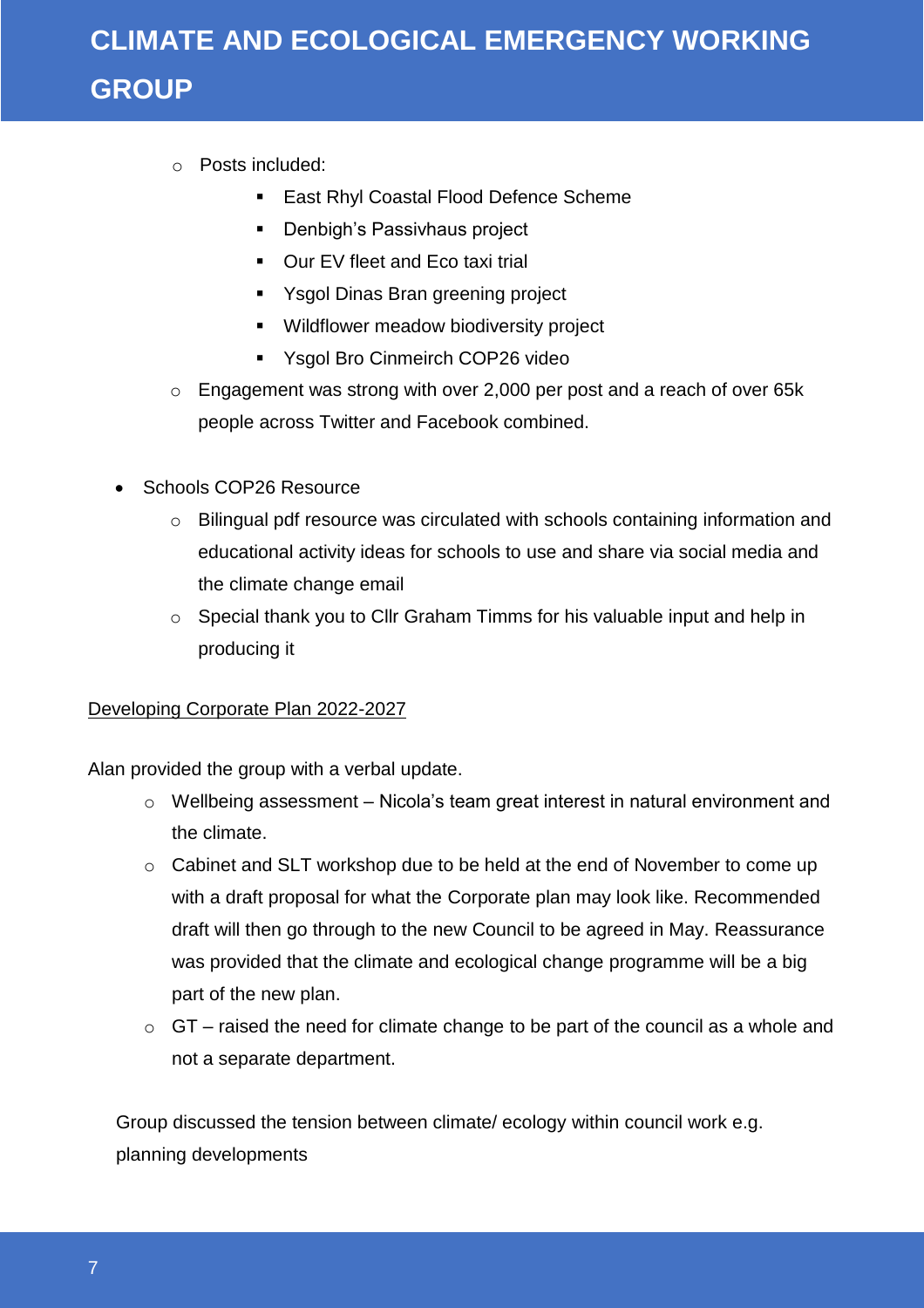$\circ$  BJ/ GT/ EC – highlighted the need for clearer and more robust policies and standards on climate and ecological change to be in planning law

#### **ACTIONS:**

 HVE - to discuss and request some guidance from Paul Mead on how to support Councillors around planning decisions which appear to clash with the climate and ecological change agenda

### **4. Recommendations from the Audit Wales "Delivering Environmental Ambitions" Audit Report and the Council's draft Management Response**

Helen took group through the Audit Wales findings report.

#### Key Findings

- "The Council is making excellent progress in embedding its environmental ambitions"
- "The Council has moved quickly to embed its environmental ambitions in its strategic planning frameworks and has allocated significant resources, but the full cost of the ambition is not yet known"
- "The Council has communicated well with citizens, trying to inform, influence and change behaviours, and more comprehensive stakeholder mapping would further strengthen engagement"
- "The Council has worked hard to communicate and train both councillors and staff, and though understanding is developing well more detail is needed on what 'ecologically positive' means to the Council and how the ambitions influence everyone's daily work"
- "The Council has put baseline measures in place using an established performance framework, reporting over the next year will help the environmental ambitions to embed and the measures to evolve"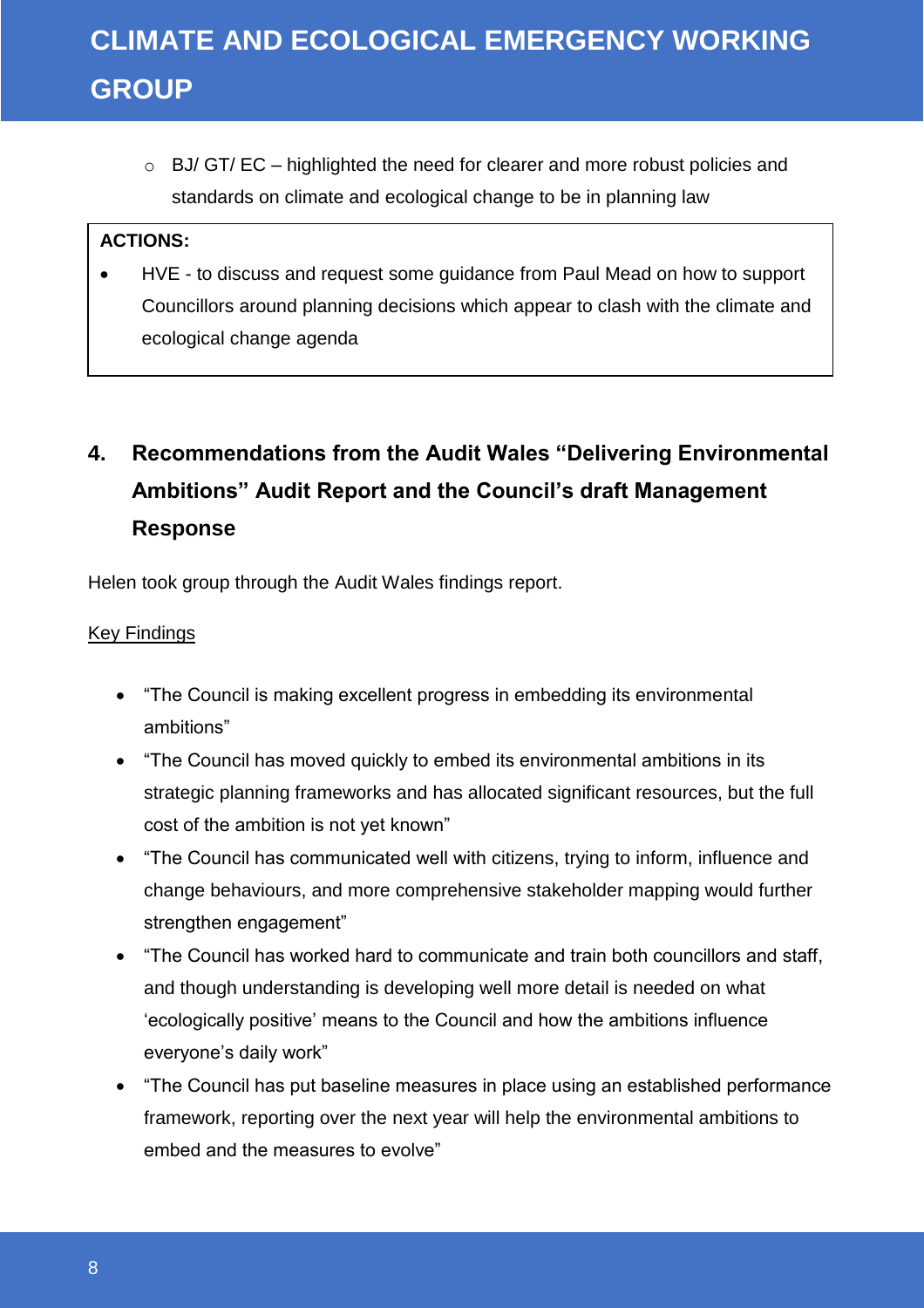There is a need for more on understanding of the full cost, of mapping, for parity of the two goals (eco positive goal was seen as secondary), and an interest to see how the performance management progresses.

Discussions were had around school's engagement and how we can improve this given the findings of the report.

- o BM suggested getting the Governors involved. Also, suggested involving the Business Managers/Headteacher.
- $\circ$  AS stated how important this area is and the need to be aware of the carbon and ecological agenda in these areas.
- $\circ$  GT cost may be more in short term but in the long-term benefits will be greater for climate change and for cost savings.
- $\circ$  TJ Informed the group that Ysgol Cilcain in Flintshire is the first net carbon zero school, useful as a case study.

#### **ACTIONS:**

 AS - to discuss with Geraint the opportunity to engage Governors on the Council's Climate and Ecological Change work/targets

### **5. Introduction and Progress Report on the Council's Ash Die Back Project**

Huw introduced the project to the group and gave detail on how the ash die back scheme came about. Denbighshire has a high population of Ash in the county and the die back will have a significant impact on the landscape of the county.

Andrew took the group through a powerpoint presentation including the early findings that 75% of ash trees in the County are currently healthy and won't be felled.

Need to summarise Andrew's presentation including: Background, Life cycle, Pests and diseases, Ash and biodiversity, Survey and inspection and Action plan.

There were opportunities to ask questions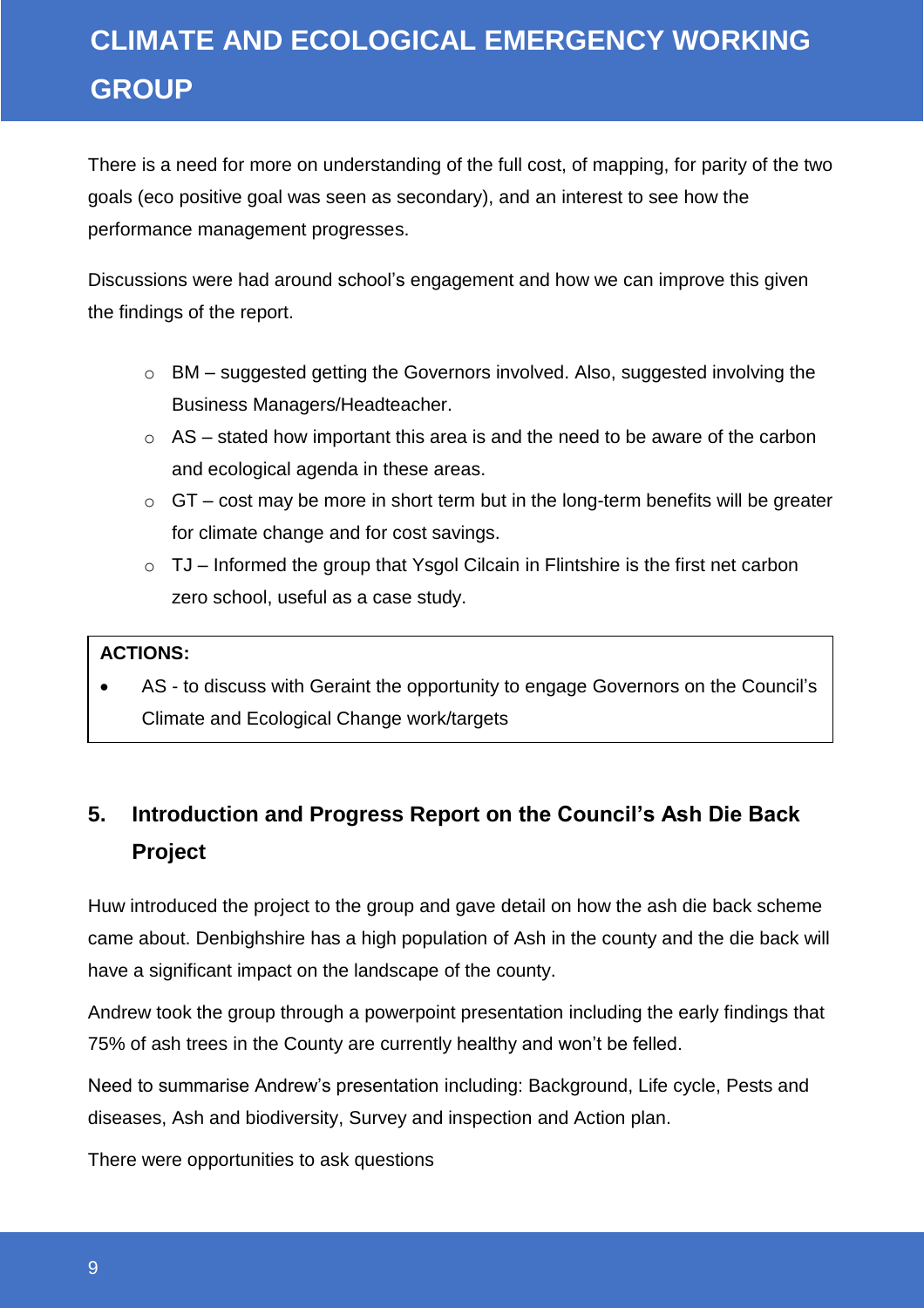#### **Questions**

TT- gave an update as Lead Member for Housing and Communities. Also asked if we looking to grow resilient trees? Andrew stated resilient ash trees are being grown but it will take time.

AR – asked for a copy of presentation and asked for it to be translated. Mentioned Rhuddlan nature reserve tree planting but issues with Elm disease. Asked what areas we are looking at that aren't in our control. Andrew confirmed Elm disease issues were being looked at in Rhuddlan and that the county land is monitored where possible but due to the size it is difficult to be aware of all potential land opportunities and issues.

Tim Towers – highways are involved in the early stages of progressing this and ensuring the biodiversity element is taken into consideration when managing the trees for highways purposes.

GK – discussed the fungus problem raised and asked what role can the council play that for private land holders. Andrew offered the Tree council have a website with resources for private landowners [\(https://treecouncil.org.uk/\)](https://treecouncil.org.uk/) .

TW – working towards having a draft Denbighshire Ash Dieback action plan to run by the lead member and council most likely to be taken forward now in the next Council term (May 2022 onwards).

JW- commended the approach taken by Andrew on this project and the findings that 75% of ash trees are actually very healthy and won't be felled. Disappointing to see healthy Ash trees being unnecessarily felled in other areas.

JW- updated the group that the County Tree nursery is getting up and running with seed collection underway to create local provenance species that will hopefully get rid of some of the bio-risks that may otherwise occur. Looking to give these out to communities etc and get volunteers and include training opportunities at the nursery.

TT – Highways agency have their own process to deal with Trunk roads and we have lessons to learn from their process.

AC – added it will be important to work closely with our neighbours to ensure the project is a success.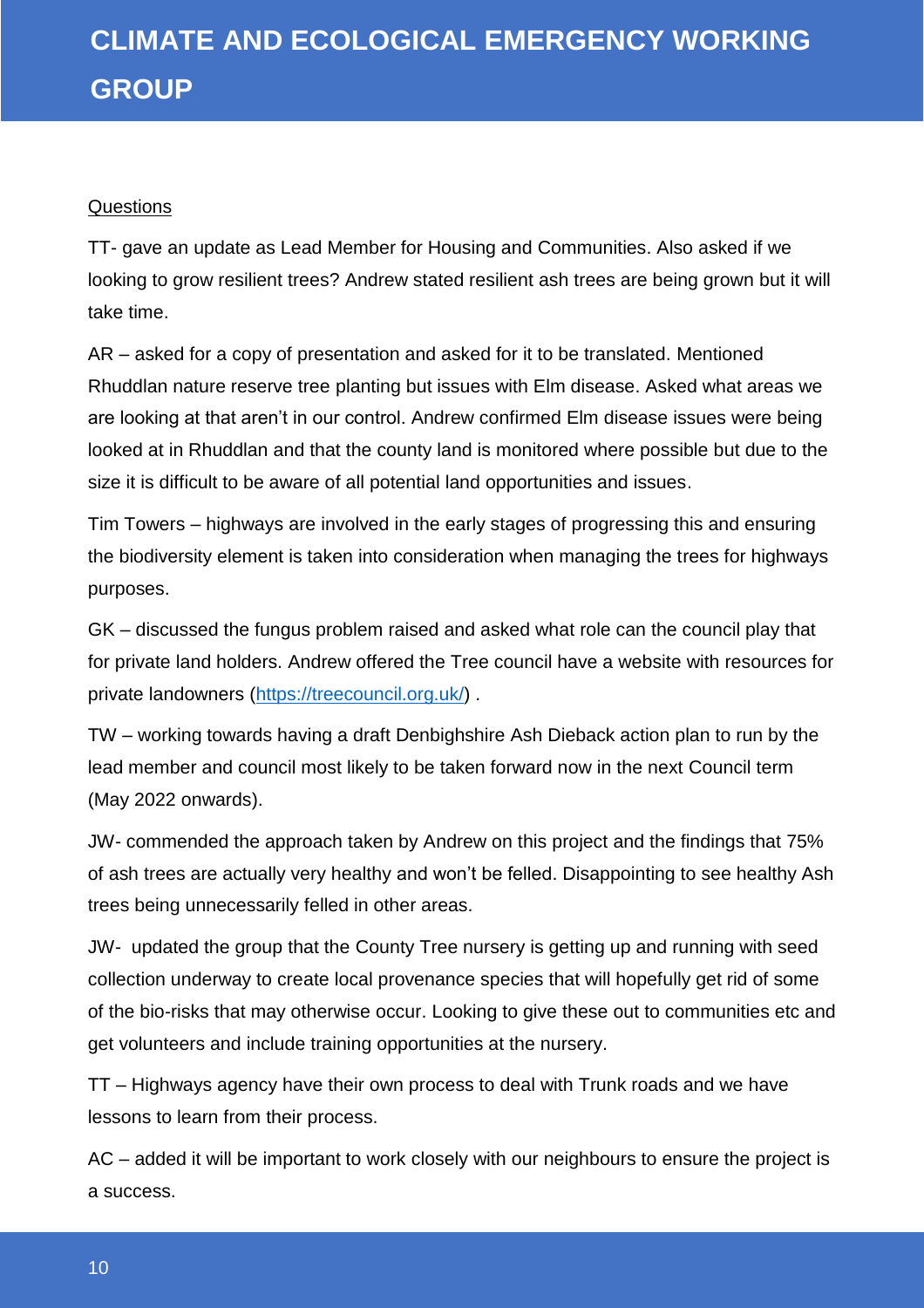### **ACTIONS:**

- HVE to circulate Andrew's presentation with the minutes
- AC- to get presentation translated in Welsh and send around copy once available

### **6. Round table discussion around pesticide use in grounds maintenance and the Councils current policy**

Tony took the group through the presentation.

- Weed growth is unsightly and can result in damage to the surface of roads and footways.
- It can also impede the flow of surface water into the highway drainage system.
- DCC use a weed spray treatment twice a year (usually March/April and July/August) on all urban roads throughout the County.
- Occasionally the scope of the works will increase to include other problematic areas.
- We used to treat weeds three times per year, but reduced to two in FY 2019/20.
- We have considered various approaches in controlling vegetation/weeds to reduce our reliance on the use of glyphosate based herbicides.
- We have found these approaches to be operationally unfeasible and cost prohibitive.
- There appears to be no direct chemical replacement for glyphosate and alternative treatments such as hot foams, acid, electricity and flame throwers are far less efficient in terms of material cost and labour involved in applying them.

### Round table Discussion

GK – asked about the trial with Countryside and what was requested by Scrutiny for the wildflower project. Joel provided update on Scrutiny- confirmed the management of weeds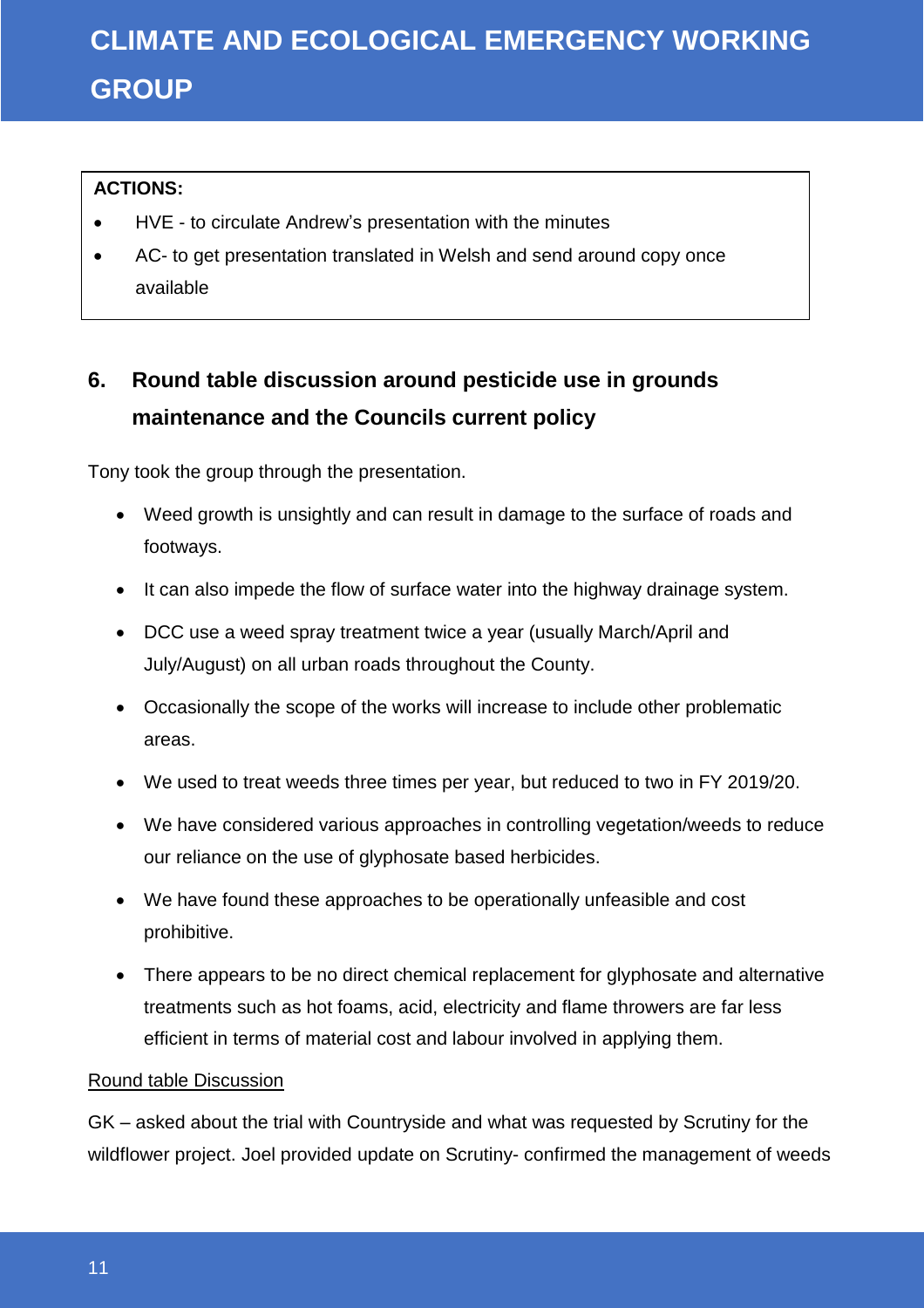within the wildflower project was a separate request and was concerned with the weed act requiring control of Ragwort, Thistle and Docks.

TW – added to say it was the wide-scale roll out the Countryside 'eco-friendly' trial for Highways that is the issue in replicating what was done.

HBP- asked to note initial version is dated May 2021 – what stage is this policy at? Has it been formally adopted? Tony informed it hadn't been.

HBP- Are there any alternative solutions, e.g. in safe open spaces – involvement of the community? Tony stated is a question of logistics and resource, but these is potential to look at alternative methods.

AC- use of glyphosate is subjected to regular scrutiny. It's not a new policy but there is a requirement to document what we are currently doing in order to source alternatives. There was a trial for hot foam recently but it was not deemed practical.

AS – suggested using pesticides is similar to the carbon home request where a costly method may be what is required to align with our eco positive goals. May have to do things differently depending on the area, for example using eco-weed control in Housing areas which are not large areas and perhaps a one size fits all approach is not what is required.

GT – requested assurance that officers are looking for alternatives is key.

TW – need to do a piece of work to calculate what the cost would be to introduce a different programme of work across the county to this in a more ecologically positive way. Action on Tony look into starting this piece of work across the county.

JW - Worthwhile sitting down with Streetscene to decide whether it is required to use these pesticides in all circumstances as there are likely to be areas where they are not required.

#### **ACTIONS:**

- TW- to carry out a piece of work to analyse what the cost would be to carry out more environmentally friendly weed control across the county.
- JW- to organise a meeting with Andy and relevant Streetscene representatives to discuss and ascertain whether pesticides are required to be used in all circumstances they are currently.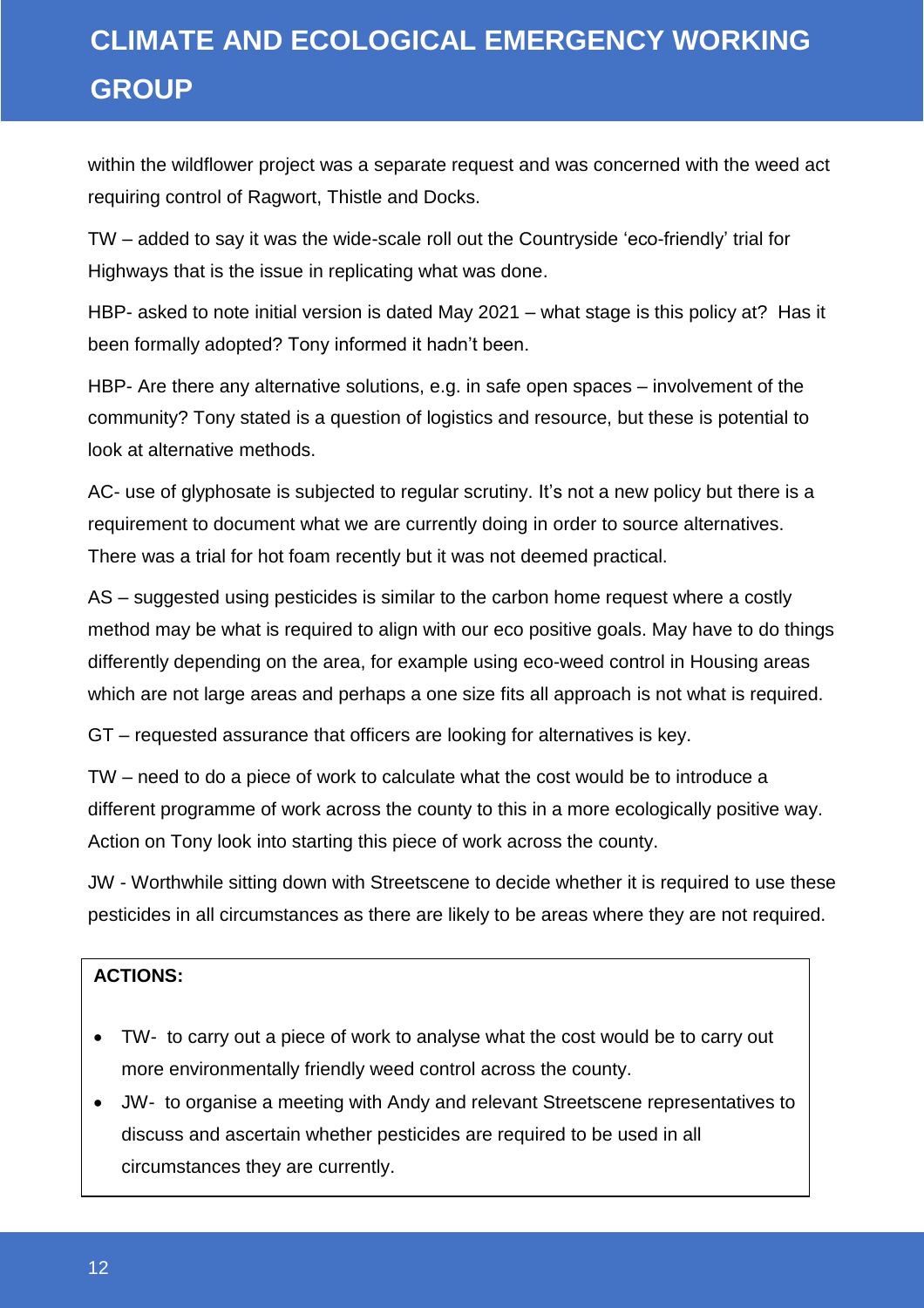### **7. Net Zero Wales Plan – key aspects for public bodies**

Helen took the group through the plan:

- Denbighshire County Council mentioned as best practice for its work to embed tackling climate and ecological change in its decision making and training staff as well as its work on the EV Taxi Pilot
- 13 policies & 1 proposal listed that Local Government will need to respond to/ enact
- 16 "asks" for Local Government to consider
- 17 commitments Local Government has made for 2021-2025

AS – confirmed we will be cross checking the areas we are expected to undertake for the Corporate plan.

GK – asked how DCC carbon footprint is that effected by the Rhyl flood alleviation schemes. Helen informed if we are procuring the work then it is within our supply chain carbon emissions footprint.

### **8. Forward Plan and Any other business**

HVE took group through forward plan for 2022.

| <b>Meeting Date</b>                   | Possible Agenda Items                                                                                                                                                                                                                                                                                                                           |  |
|---------------------------------------|-------------------------------------------------------------------------------------------------------------------------------------------------------------------------------------------------------------------------------------------------------------------------------------------------------------------------------------------------|--|
| 1st February<br>2022, 14.00-<br>16.00 | • Plan for Member induction post May 2022.<br>Review Corporate Plan draft prior to it going to Council<br>$\bullet$<br>Approval of draft report to County Council on the Climate and<br>$\bullet$<br>Ecological Change Programme and Year 1 Delivery of<br>Strategy to include:<br>Progress achieved to date (projects & activities)<br>$\circ$ |  |